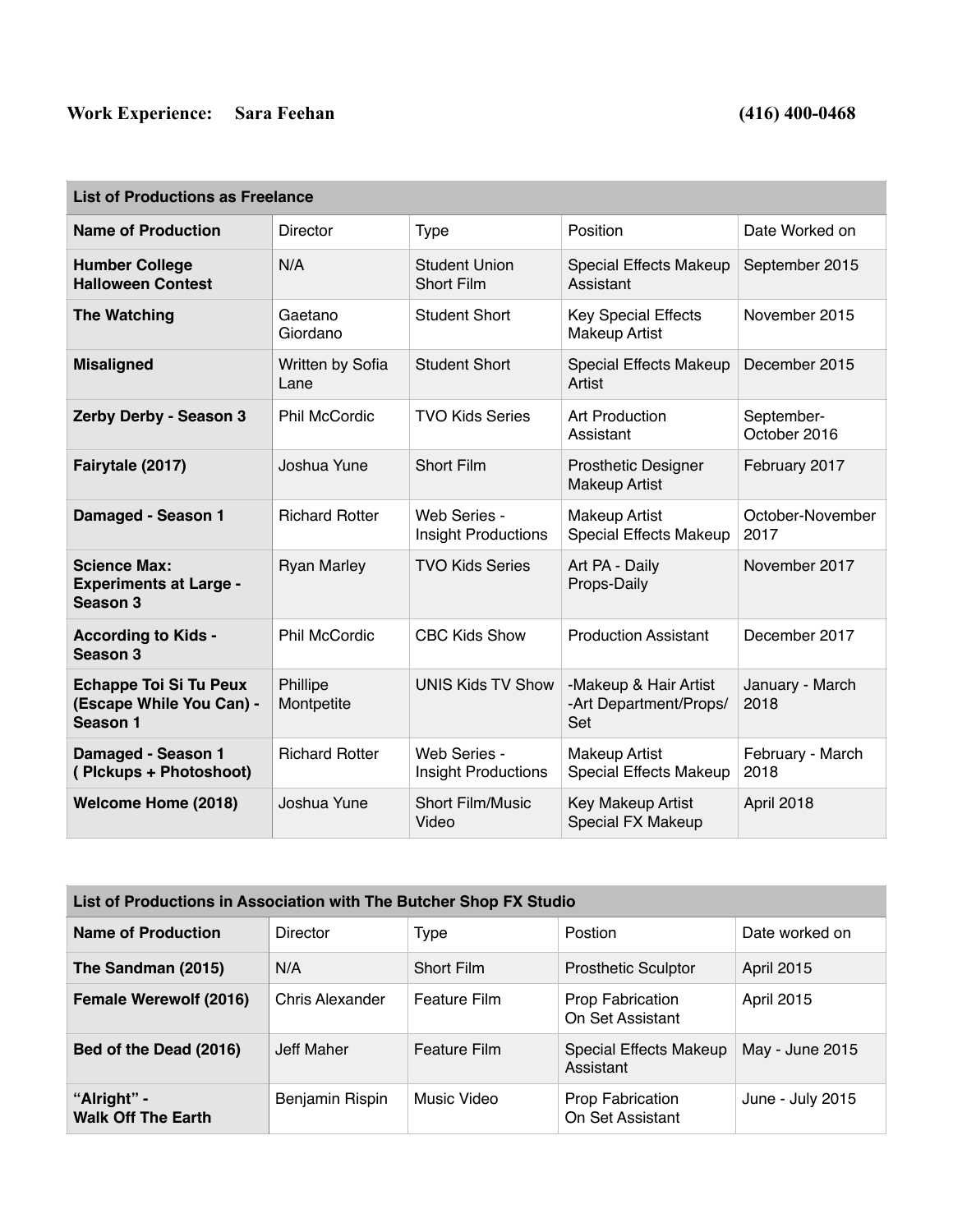| List of Productions in Association with The Butcher Shop FX Studio                                   |                                     |                                               |                                                                                                         |                             |  |
|------------------------------------------------------------------------------------------------------|-------------------------------------|-----------------------------------------------|---------------------------------------------------------------------------------------------------------|-----------------------------|--|
| <b>Toronto International</b><br>Film Festival -<br>2015 Midnight Madness<br><b>Volunteer Trailer</b> | Rob Lazar                           | Short/Volunteer<br><b>Appreciation Video</b>  | <b>Prosthetic Creator</b><br>Special Effects Makeup<br>Assistant<br>On Set Assistant                    | <b>July 2015</b>            |  |
| <b>Blood Theatre (2017)</b>                                                                          | <b>Bruce Thierry</b><br>Cheung      | <b>Feature Film</b>                           | Prop Fabrication<br>Hair Laying<br>On Set Assistant                                                     | <b>July 2015</b>            |  |
| <b>American Grace (2016)</b>                                                                         | N/A                                 |                                               | <b>Shop Assistant</b>                                                                                   | August 2015                 |  |
| <b>Canada: The Story of Us</b><br>(2017)                                                             | N/A                                 | Mini Television<br><b>Series</b>              | Shop Assistant<br>Hair Laying                                                                           | September 2015              |  |
| <b>Unknown Cyborg</b><br><b>Production</b><br>(non completed)                                        | N/A                                 | <b>Short Film</b>                             | Prop Fabrication                                                                                        | September -<br>October 2015 |  |
| Do You See What I See?<br>(2016)                                                                     | Justin McConnell,<br>Serena Whitney | <b>Short Film</b>                             | <b>Shop Assistant</b>                                                                                   | November 2015               |  |
| <b>The Red Maple Leaf</b><br>(2016)                                                                  | Frank D'Angelo                      | <b>Feature Film</b>                           | Prop Fabrication                                                                                        | January 2016                |  |
| The Woodsman (2017)<br><b>Pre Production</b>                                                         | <b>Victor Cooper</b>                | <b>Feature Film</b>                           | <b>Creature Suit</b><br>Fabrication                                                                     | February - May<br>2016      |  |
| Darker Than Night(2017)                                                                              | Johnny Mitchell                     | <b>Feature Film</b>                           | Hair Punching, Shop<br>Assistant                                                                        | March 2016                  |  |
| "Needs"<br>"Game + Betrayal"<br>- Odonis Odonis                                                      | N/A                                 | Series of Music<br>Videos                     | Prop Fabrication                                                                                        | May - June 2016             |  |
| <b>Unknown Hamilton Kids</b><br><b>Music Video Production</b>                                        | N/A                                 | Music Video                                   | Prop Fabrication                                                                                        | May 2016                    |  |
| <b>Proof Of Concept -</b><br><b>Untitled/ Puppet Show</b>                                            | <b>Phil Pattison</b>                | Proof of Concept /<br>Short                   | Shop Assistant,<br>Moulding                                                                             | <b>June 2016</b>            |  |
| <b>MAC Cosmetics - New</b><br><b>Star Trek Collection</b>                                            | N/A                                 | Advertisement                                 | Shop Assistant,<br><b>Prosthetic Painting</b>                                                           | June - August 2016          |  |
| <b>Toronto International</b><br>Film Festival -<br>2016 Midnight Madness<br><b>Volunteer Trailer</b> | Rob Lazar                           | Short/ Volunteer<br><b>Appreciation Video</b> | Prop Fabrication<br>Moulding<br>Special Effects Makeup<br>On Set Assistant                              | <b>July 2016</b>            |  |
| <b>Human Cattle</b>                                                                                  | <b>Carlos Henriques</b>             | Proof of Concept /<br>Short                   | Prop Fabrication<br><b>Special Effects Makeup</b><br>On Set Assistant<br><b>Facial Hair Application</b> | August 2016                 |  |
| <b>Oh Yuck!</b>                                                                                      | Fin Edquist<br>Justin Schneider     | <b>TV Series</b>                              | Prop Fabrication                                                                                        | October 2016                |  |

**P2C Zombie - Ad** Eric Humpfrey Advertisement Prosthetic Application November 2016

Melanie Orr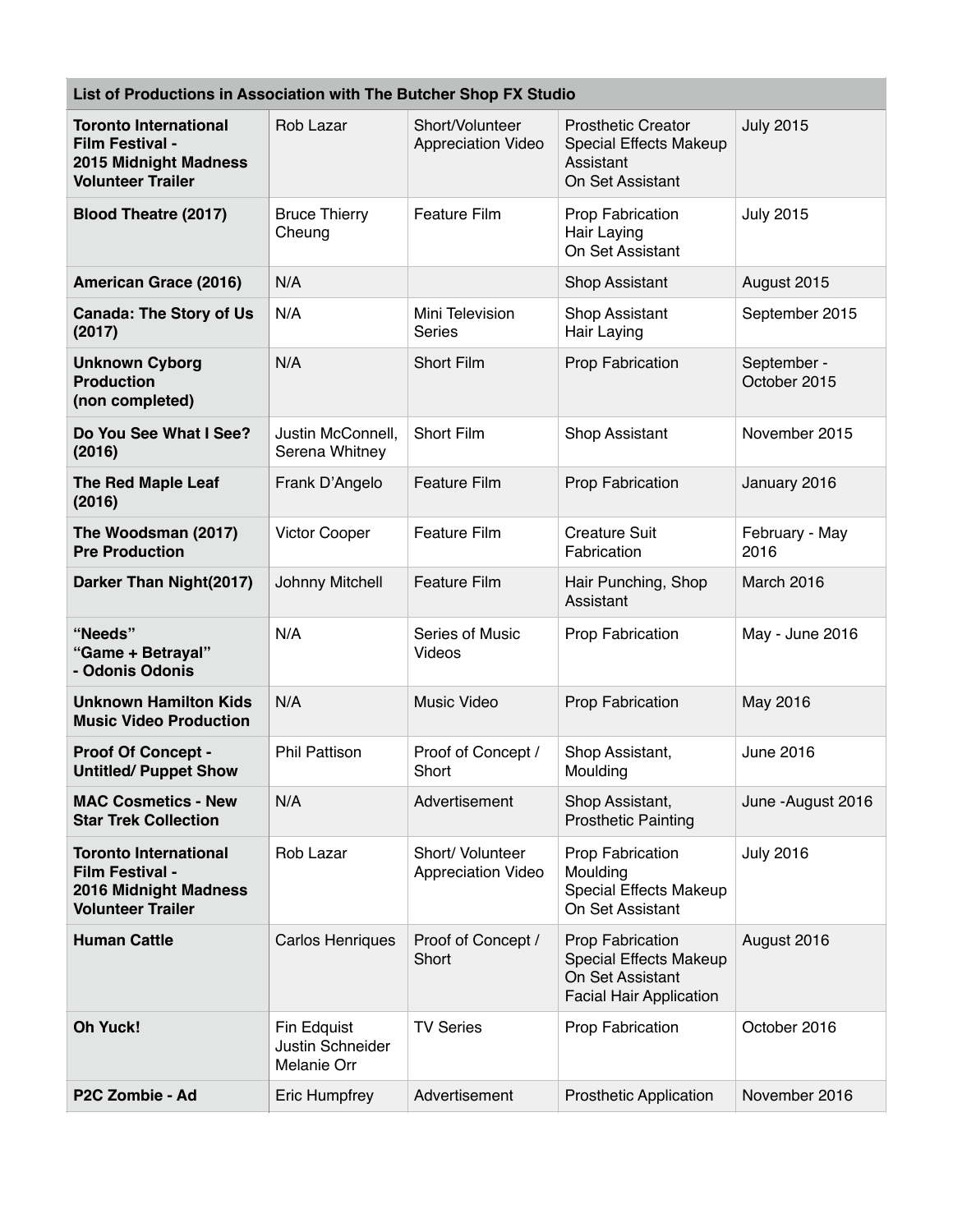| List of Productions in Association with The Butcher Shop FX Studio                                          |                                         |                                                   |                                                                                                 |                  |  |
|-------------------------------------------------------------------------------------------------------------|-----------------------------------------|---------------------------------------------------|-------------------------------------------------------------------------------------------------|------------------|--|
| "Things You Can't<br><b>Unthink" Banff Centre</b>                                                           | Rodrigo Garcia<br>Saiz                  | Advertisement                                     | Prop Fabrication                                                                                | January 2017     |  |
| <b>Corporate Zombie</b>                                                                                     | N/A                                     | Internal Corporate<br>Ad                          | <b>Prosthetic Sculptor</b><br>Painter                                                           | April 2017       |  |
| <b>Cineplex Theatres - Alien</b><br><b>Covenant Preshow</b>                                                 | Tanner Zipchen<br>Scott Goodyer         | Pre-Show<br>Entertainment for<br>May 2017         | Prop Fabrication<br>Special Effects Makeup<br>On Set Assistant                                  | April 2017       |  |
| <b>Cineplex Theatres - The</b><br><b>Mummy Returns</b><br><b>Preshow</b>                                    | Tanner Zipchen<br>Scott Goodyer         | Pre-Show<br>Entertainment for<br><b>June 2017</b> | Prop Fabrication<br><b>Special Effects Makeup</b><br>On Set Assistant                           | May 2017         |  |
| Final Ride (2018)                                                                                           | Mike McMurran                           | Feature Film                                      | <b>FX Shop Assistant</b><br>Hair Punching                                                       | May 2017         |  |
| <b>Gods and Demons</b>                                                                                      | N/A                                     | <b>Short Film</b>                                 | FX Shop Assistant<br>On Set Special Effects<br><b>Makeup Artist</b>                             | May-July 2017    |  |
| <b>Toronto International</b><br><b>Film Festival -</b><br>2017 Midnight Madness<br><b>Volunteer Trailer</b> | Rob Lazar                               | Short/ Volunteer<br><b>Appreciation Video</b>     | On Set Special Effects                                                                          | <b>July 2017</b> |  |
| "The Woodsman" (2017)<br><b>Promotional Material</b>                                                        | Victor Cooper                           | <b>Feature Film</b>                               | <b>Prosthetic Application</b>                                                                   | August 2017      |  |
| <b>Moonlight Desires</b><br>"Hungry Like The Wolf"<br><b>Cover</b>                                          | Phil McCordic<br><b>Trevor Ziebarth</b> | Music Video                                       | FX Shop Assistant,<br>Prop Fabrication,<br>Prosthetic Application,<br><b>SPFX Makeup Artist</b> | October 2017     |  |
| Hetzhund (2018)                                                                                             | Lee Foster                              | <b>Feature Film</b>                               | FX Shop Puppet<br>Technician                                                                    | December 2017    |  |
| <b>Massage Parlour (2018)</b>                                                                               | <b>Elliot Dawson</b>                    | Short Film                                        | FX Shop Prosthetic<br>Sculptor                                                                  | December 2017    |  |
| <b>Little Junior "I Really</b><br>Like You" Cover -<br><b>Featuring Annie Murphy</b>                        | Max Parr                                | Music Video                                       | <b>Prosthetic Application</b>                                                                   | February 2018    |  |
| <b>Absolute Anger (2018)</b>                                                                                | Chris Green<br><b>Richard Collier</b>   | Feature Film                                      | <b>Makeup Artist</b><br><b>Blood Rig Technician</b>                                             | March 2018       |  |

| List of Productions in Association with Fantastic Creations |          |                  |                  |                 |  |
|-------------------------------------------------------------|----------|------------------|------------------|-----------------|--|
| <b>Name of Production</b>                                   | Director | Type             | Position         | Date Worked on  |  |
| <b>American Gods</b>                                        | N/A      | <b>TV Series</b> | Prop Fabrication | June -July 2016 |  |
| <b>Murdoch Mysteries</b>                                    | N/A      | <b>TV Series</b> | Prop Fabrication | June-July 2016  |  |